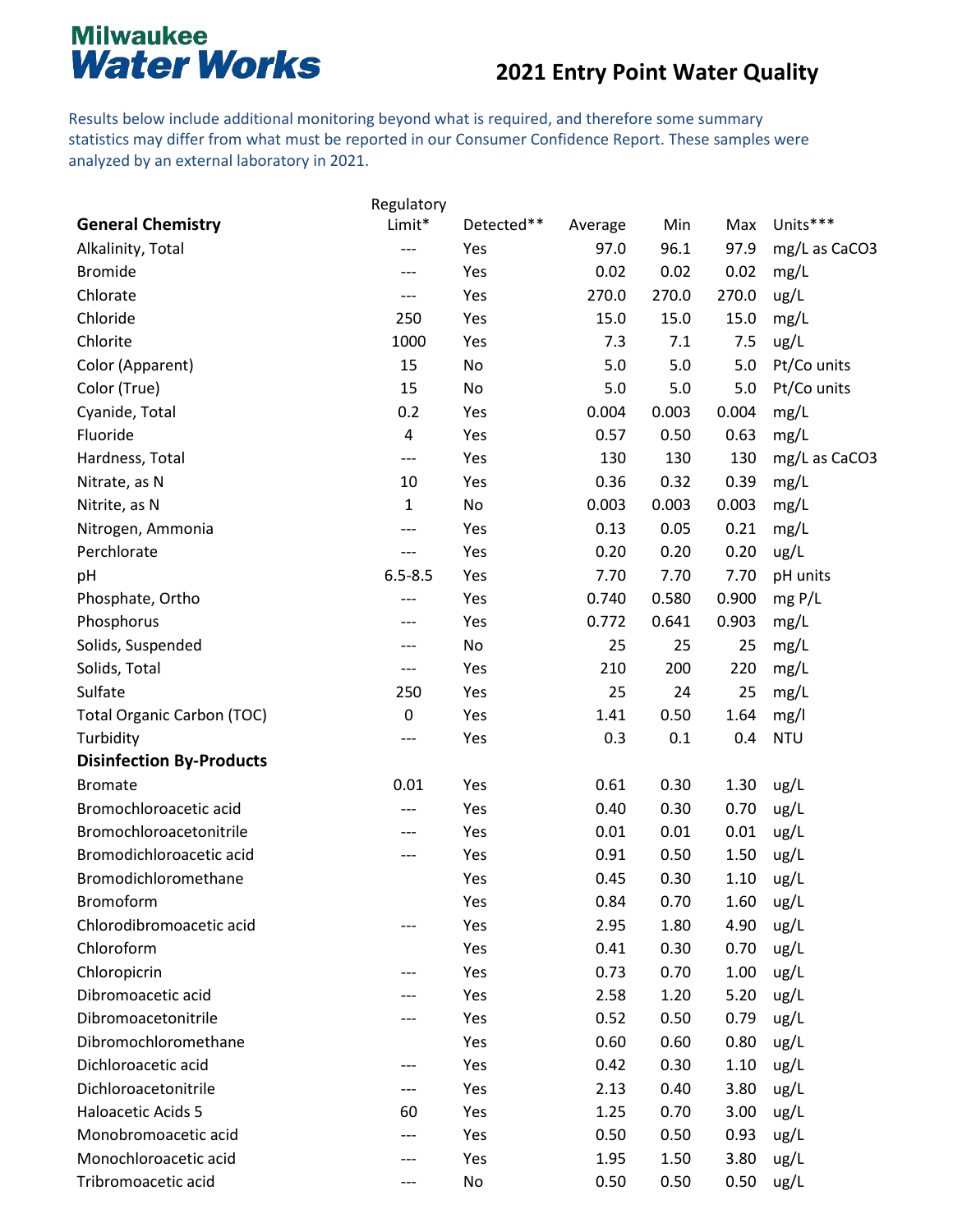| Trichloroacetic acid         |        | Yes | 1.50      | 1.50      | 1.50      | ug/L |
|------------------------------|--------|-----|-----------|-----------|-----------|------|
| Trichloroacetonitrile        |        | No  | 1.20      | 1.20      | 1.20      | ug/L |
| <b>Total Trihalomethanes</b> |        | No  | 0.81      | 0.70      | 1.60      | ug/L |
| Aldehydes                    |        |     |           |           |           |      |
| Acetaldehyde                 |        | No  | 5.2       | 5.2       | 5.2       | ug/L |
| Benzaldehyde                 |        | No  | 5         | 5         | 5         | ug/L |
| <b>Butanal</b>               |        | Yes | 5         | 5         | 5         | ug/L |
| Crotonaldehyde               |        | No  | 5         | 5         | 5         | ug/L |
| Cyclohexanone                |        | No  | 5         | 5         | 5         | ug/L |
| Decanal                      |        | No  | 5         | 5         | 5         | ug/L |
| Formaldehyde                 | ---    | Yes | 5         | 5         | 5         | ug/L |
| Glyoxal                      |        | No  | 5         | 5         | 5         | ug/L |
| Heptanal                     |        | No  | 5         | 5         | 5         | ug/L |
| Hexanal                      |        | Yes | 5         | 5         | 5         | ug/L |
| Methyl glyoxal               | ---    | No  | 5         | 5         | 5         | ug/L |
| Nonanal                      |        | No  | 5         | 5         | 5         | ug/L |
| Octanal                      |        | No  | 5         | 5         | 5         | ug/L |
| Pentanal                     |        | No  | 5         | 5         | 5         | ug/L |
| Propanal                     | ---    | No  | 5         | 5         | 5         | ug/L |
| <b>Metals</b>                |        |     |           |           |           |      |
| Aluminum                     | 50-200 | Yes | 86        | 52        | 120       | ug/L |
| Antimony                     | 6      | Yes | 0.145     | 0.14      | 0.15      | ug/L |
| Arsenic                      | 10     | No  | 0.9       | 0.9       | 0.9       | ug/L |
| <b>Barium</b>                | 2000   | Yes | 19        | 19        | 19        | ug/L |
| Beryllium                    | 4      | No  | 0.08      | 0.08      | 0.08      | ug/L |
| Boron                        | ---    | Yes | 23.5      | 23        | 24        | ug/L |
| Cadmium                      | 5      | No  | 0.1       | 0.1       | 0.1       | ug/L |
| Calcium                      |        | Yes | 33.5      | 33        | 34        | mg/L |
| Cerium                       |        | No  | 0.1       | 0.1       | 0.1       | ug/L |
| Cesium                       | ---    | No  | 0.1       | 0.1       | 0.1       | ug/L |
| Chromium                     | 100    | Yes | 0.4       | 0.3       | 0.5       | ug/L |
| Chromium, Hexavalent         |        | Yes | 0.16875   | 0.16      | 0.19      | ug/L |
| Cobalt                       | ---    | No  | 0.13      | 0.13      | 0.13      | ug/L |
| Copper                       | 1300   | Yes | 0.9       | 0.6       | 1.2       | ug/L |
| Dysprosium                   | ---    | No  | 0.1       | 0.1       | 0.1       | ug/L |
| Erbium                       | ---    | No  | 0.1       | 0.1       | 0.1       | ug/L |
| Europium                     |        | No  | 0.1       | 0.1       | 0.1       | ug/L |
| Gadolinium                   |        | No  | 0.1       | 0.1       | 0.1       | ug/L |
| Gallium                      |        | Yes | 0.3       | 0.3       | 0.3       | ug/L |
| Germanium                    |        | No  | 0.1       | 0.1       | 0.1       | ug/L |
| Gold                         |        | Yes | 0.25      | 0.2       | 0.3       | ug/L |
| Hafnium                      |        | No  | 0.1       | 0.1       | 0.1       | ug/L |
| Holmium                      |        | No  | 0.1       | 0.1       | 0.1       | ug/L |
| Iridium                      | ---    | No  | 0.1       | 0.1       | 0.1       | ug/L |
| Iron                         | 0.3    | No  | $\pmb{0}$ | $\pmb{0}$ | $\pmb{0}$ | mg/L |
| Lanthanum                    | ---    | No  | 0.1       | 0.1       | 0.1       | ug/L |
| Lead                         | 15     | Yes | 0.1       | 0.1       | 0.1       | ug/L |
| Lithium                      | ---    | Yes | 2.2       | 2.2       | 2.2       | ug/L |
|                              |        |     |           |           |           |      |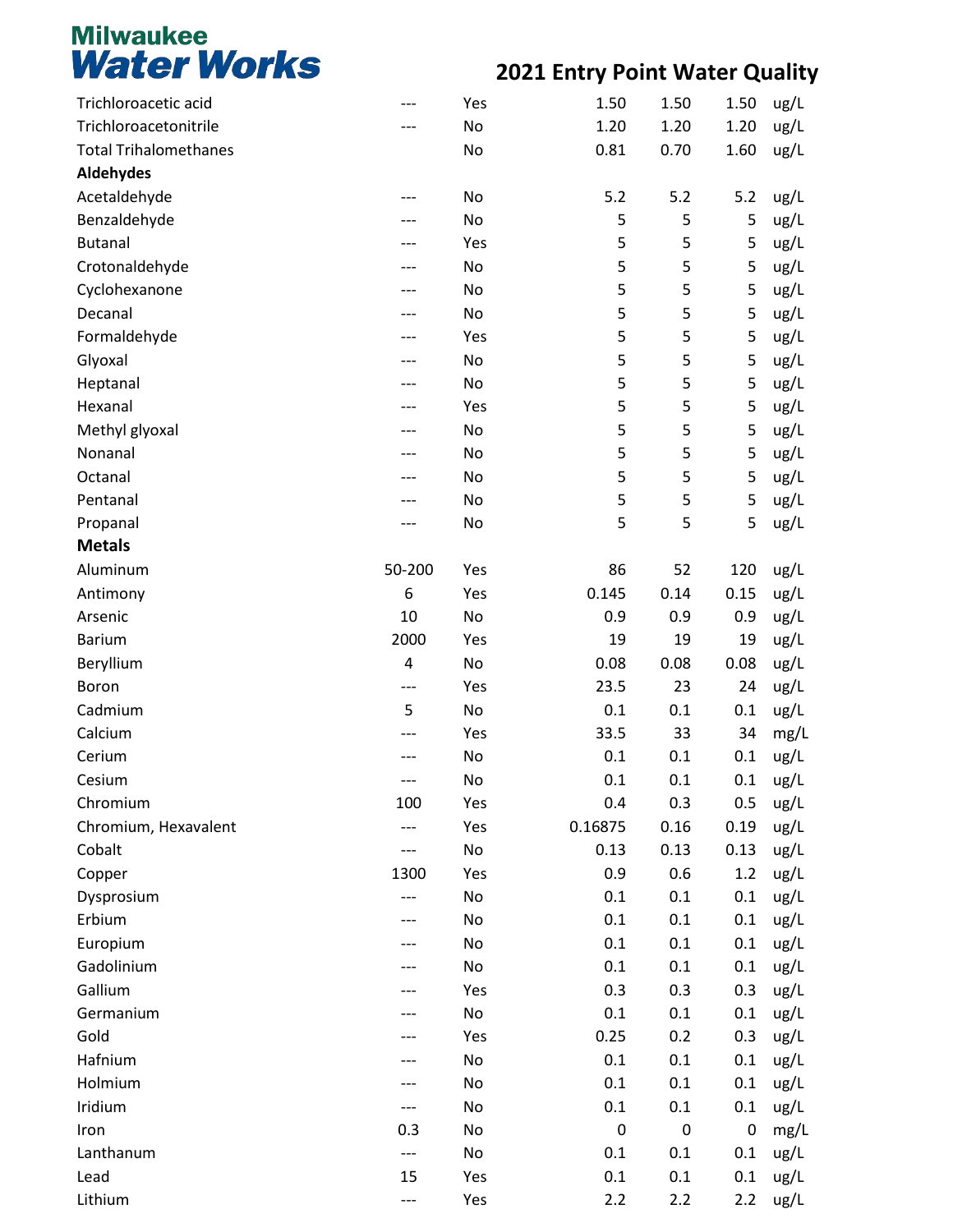| Lutetium                                      |                | No  | 0.1            | 0.1            | 0.1            | ug/L |
|-----------------------------------------------|----------------|-----|----------------|----------------|----------------|------|
| Magnesium                                     | ---            | Yes | 12             | 12             | 12             | mg/L |
| Manganese                                     | 50             | No  | 0.2            | 0.2            | 0.2            | ug/L |
| Mercury                                       | $\overline{2}$ | No  | 0.06           | 0.06           | 0.06           | ug/L |
| Molybdenum                                    | ---            | Yes | 0.95           | 0.95           | 0.95           | ug/L |
| Neodymium                                     |                | No  | 0.1            | 0.1            | 0.1            | ug/L |
| Nickel                                        |                | Yes | 0.3            | 0.3            | 0.3            | ug/L |
| Niobium                                       | ---            | No  | 0.1            | 0.1            | 0.1            | ug/L |
| Osmium                                        |                | Yes | 0.9            | 0.9            | 0.9            | ug/L |
| Palladium                                     |                | No  | 0.1            | 0.1            | 0.1            | ug/L |
| Phosphorus                                    |                | Yes | 730            | 580            | 880            | ug/L |
| Platinum                                      |                | No  | 0.1            | 0.1            | 0.1            | ug/L |
| Potassium                                     |                | Yes | 1.5            | 1.5            | 1.5            | mg/L |
| Praseodymium                                  |                | No  | 0.1            | 0.1            | 0.1            | ug/L |
| Rhenium                                       |                | No  | 0.1            | 0.1            | 0.1            | ug/L |
| Rhodium                                       |                | No  | 0.1            | 0.1            | 0.1            | ug/L |
| Rubidium                                      |                | Yes | $\mathbf 1$    | $\mathbf{1}$   | $\mathbf{1}$   | ug/L |
| Ruthenium                                     |                | No  | 0.1            | 0.1            | 0.1            | ug/L |
| Samarium                                      | ---            | No  | 0.1            | 0.1            | 0.1            | ug/L |
| Selenium                                      | 50             | No  | $\overline{2}$ | $\overline{2}$ | $\overline{2}$ | ug/L |
| Silica, Total                                 | ---            | Yes | 2.4            | 2.2            | 2.6            | mg/L |
| Silver                                        | 100            | No  | 0.13           | 0.13           | 0.13           | ug/L |
| Sodium                                        | ---            | Yes | 9.8            | 9.8            | 9.8            | mg/L |
| Strontium                                     | ---            | Yes | 110            | 110            | 110            | ug/L |
| Tellurium                                     | ---            | No  | 0.1            | 0.1            | 0.1            | ug/L |
| Thallium                                      | $\overline{2}$ | No  | 0.16           | 0.16           | 0.16           | ug/L |
| Thorium                                       | ---            | No  | 0.2            | 0.2            | 0.2            | ug/L |
| Thulium                                       |                | No  | 0.1            | 0.1            | 0.1            | ug/L |
| Tin                                           |                | No  | 0.1            | 0.1            | 0.1            | ug/L |
| Titanium                                      | ---            | Yes | 0.77           | 0.7            | 0.84           | ug/L |
| Tungsten                                      | ---            | No  | 0.1            | 0.1            | 0.1            | ug/L |
| Uranium                                       | 30             | Yes | 0.29           | 0.28           | 0.3            | ug/L |
| Vanadium                                      | ---            | Yes | 0.3            | 0.3            | 0.3            | ug/L |
| Ytterbium                                     | ---            | No  | 0.1            | 0.1            | 0.1            | ug/L |
| Zinc                                          | 5000           | No  | 2.3            | 2.3            | 2.3            | ug/L |
| Zirconium                                     | ---            | No  | 0.1            | 0.1            | 0.1            | ug/L |
| <b>Nitrosamines</b>                           |                |     |                |                |                |      |
| N-Nitrosodiethylamine (NDEA)                  | ---            | No  | $\overline{2}$ | $\overline{2}$ | $\overline{2}$ | ng/L |
| N-Nitrosodimethylamine (NDMA)                 |                | No  | $\overline{2}$ | $\overline{2}$ | $\overline{2}$ | ng/L |
| N-Nitrosodi-N-butylamine (NDBA)               | ---            | No  | $\overline{2}$ | $\overline{2}$ | $\overline{2}$ | ng/L |
| N-Nitrosodi-N-propylamine (NDPA)              | ---            | No  | $\overline{2}$ | $\overline{2}$ | 2              | ng/L |
| N-Nitrosodiphenylamine (NDPhA)                | ---            | No  | 20             | 20             | 20             | ng/L |
| N-Nitrosomethylethylamine (NMEA)              |                | No  | $\overline{2}$ | $\overline{2}$ | $\overline{2}$ | ng/L |
| N-Nitrosomorpholine (NMOR)                    | ---            | No  | $\overline{2}$ | $\overline{2}$ | $\overline{2}$ | ng/L |
| N-Nitrosopiperidine (NPIP)                    | ---            | No  | $\overline{2}$ | $\overline{2}$ | $\overline{2}$ | ng/L |
| N-Nitrosopyrrolidine (NPYR)                   | ---            | No  | $\overline{2}$ | $\overline{2}$ | $\overline{2}$ | ng/L |
| <b>Perfluorinated Alkyl Substances (PFAS)</b> |                |     |                |                |                |      |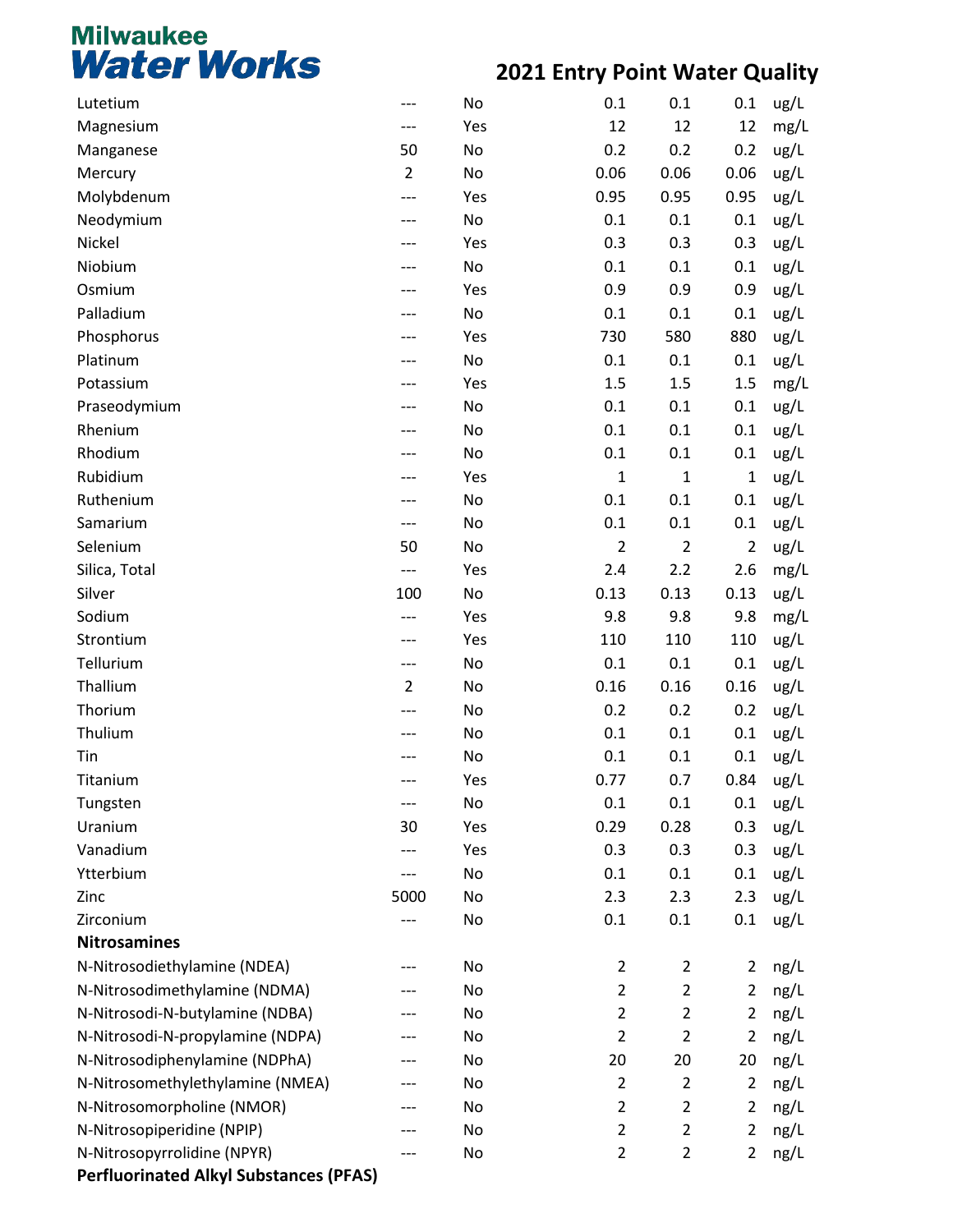| 10:2 Fluorotelomer sulfonic acid (10:2<br>FTS)    | --- | No  | 1.5  | 1.5            | 1.5            |              |
|---------------------------------------------------|-----|-----|------|----------------|----------------|--------------|
| 11Cl-PF3OUdS/F-53B Minor                          | --- | No  | 1.3  | 1.3            | 1.3            | ng/L         |
| 4:2 Fluorotelomer sulfonic acid (4:2              | --- | No  | 0.7  | 0.7            | 0.7            | ng/L<br>ng/L |
| 6:2 Fluorotelomer sulfonic acid (6:2              | --- | No  | 0.7  | 0.7            | 0.7            | ng/L         |
| 8:2 Fluorotelomer sulfonic acid (8:2              | --- | No  | 0.7  | 0.7            | 0.7            | ng/L         |
| 9Cl-PF3ONS/F-53B Major                            | --- | No  | 0.7  | 0.7            | 0.7            | ng/L         |
| <b>ADONA</b>                                      | --- | No  | 0.7  | 0.7            | 0.7            | ng/L         |
| HFPO-DA/GenX                                      | --- | No  | 1.7  | 1.7            | 1.7            | ng/L         |
| Nafion Byproduct 1                                | --- | No  | 5    | 5              | 5              | ng/L         |
| Nafion Byproduct 2                                | --- | No  | 5    | 5              | 5              | ng/L         |
| N-ethyl                                           | --- | No  | 0.7  | 0.7            | 0.7            | ng/L         |
| N-ethylperfluorooctane sulfonamide                | --- | No  | 0.7  | 0.7            | 0.7            | ng/L         |
| N-ethylperfluorooctane                            | --- | No  | 0.7  | 0.7            | 0.7            | ng/L         |
| N-methyl                                          | --- | No  | 0.7  | 0.7            | 0.7            | ng/L         |
| N-methylperfluorooctane sulfonamide               | --- | No  | 0.7  | 0.7            | 0.7            | ng/L         |
| N-methylperfluorooctane                           | --- | No  | 0.7  | 0.7            | 0.7            | ng/L         |
| Nonafluoro-3,6-dioxaheptanoic acid                | --- | No  | 1.7  | 1.7            | 1.7            | ng/L         |
| Perfluoro(3,5,7,9-tetraoxadecanoic)               | --- | No  | 5    | 5              | 5              | ng/L         |
| Perfluoro(3,5,7-trioxaoctanoic) acid              | --- | No  | 5    | 5              | 5              | ng/L         |
| Perfluoro(3,5-dioxahexanoic) acid                 | --- | No  | 5    | 5              | 5              | ng/L         |
| Perfluoro-2-methoxyacetic acid                    | --- | No  | 5    | 5              | 5              | ng/L         |
| Perfluoro-3-methoxypropanoic acid                 | --- | No  | 1.7  | 1.7            | 1.7            | ng/L         |
| Perfluoro-4-isopropoxybutanoic acid               | --- | No  | 1.7  | 1.7            | 1.7            | ng/L         |
| Perfluoro-4-methoxybutanoic acid                  | --- | No  | 1.7  | 1.7            | 1.7            | ng/L         |
| Perfluorobutanesulfonic acid (PFBS)               | --- | No  | 0.7  | 0.7            | 0.7            | ng/L         |
| Perfluorobutanoic acid (PFBA)                     | --- | Yes | 1.95 | 1.8            | 2.1            | ng/L         |
| Perfluorodecanesulfonic acid (PFDS)               | --- | No  | 0.7  | 0.7            | 0.7            | ng/L         |
| Perfluorodecanoic acid (PFDA)                     |     | No  | 0.7  | 0.7            | 0.7            | ng/L         |
| Perfluorododecanesulfonic acid                    | --- | No  | 1.2  | 1.2            | 1.2            | ng/L         |
| Perfluorododecanoic acid (PFDoA)                  |     | No  | 0.7  | 0.7            | 0.7            | ng/L         |
| Perfluoroheptanesulfonic acid (PFHpS)             |     | No  | 0.7  | 0.7            | 0.7            | ng/L         |
| Perfluoroheptanoic acid (PFHpA)                   | --- | Yes | 0.95 | 0.9            | 1              | ng/L         |
| Perfluorohexadecanoic acid (PFHxDA)               | --- | No  | 0.7  | 0.7            | 0.7            | ng/L         |
| Perfluorohexanesulfonic acid (PFHxS)              |     | Yes | 0.7  | 0.7            | 0.7            | ng/L         |
| Perfluorohexanoic acid (PFHxA)                    | --- | Yes | 1.3  | 1.3            | 1.3            | ng/L         |
| Perfluorononanesulfonic acid (PFNS)               | --- | No  | 0.7  | 0.7            | 0.7            | ng/L         |
| Perfluorononanoic acid (PFNA)                     | --- | No  | 0.7  | 0.7            | 0.7            | ng/L         |
| Perfluorooctane sulfonamide (PFOSA)               |     | No  | 0.7  | 0.7            | 0.7            | ng/L         |
| Perfluorooctanesulfonic acid (PFOS)               |     | Yes | 2.15 | $\overline{2}$ | 2.3            | ng/L         |
| Perfluorooctanoic acid (PFOA)                     | --- | Yes | 1.9  | 1.8            | $\overline{2}$ | ng/L         |
| Perfluoropentanesulfonic acid (PFPeS)             | --- | No  | 0.7  | 0.7            | 0.7            | ng/L         |
| Perfluoropentanoic acid (PFPeA)                   |     | Yes | 1.3  | 1.3            | 1.3            | ng/L         |
| Perfluorotetradecanoic acid (PFTeDA)              | --- | No  | 0.7  | 0.7            | 0.7            | ng/L         |
| Perfluorotridecanoic acid (PFTrDA)                | --- | No  | 1.6  | 1.6            | 1.6            | ng/L         |
| Perfluoroundecanoic acid (PFUnA)                  | --- | No  | 0.7  | 0.7            | 0.7            | ng/L         |
| <b>Pharmaceuticals and Personal Care Products</b> |     |     |      |                |                |              |
| 17alpha-Estradiol                                 | --- | No  | 0.5  | 0.5            | 0.5            | ng/L         |
|                                                   |     |     |      |                |                |              |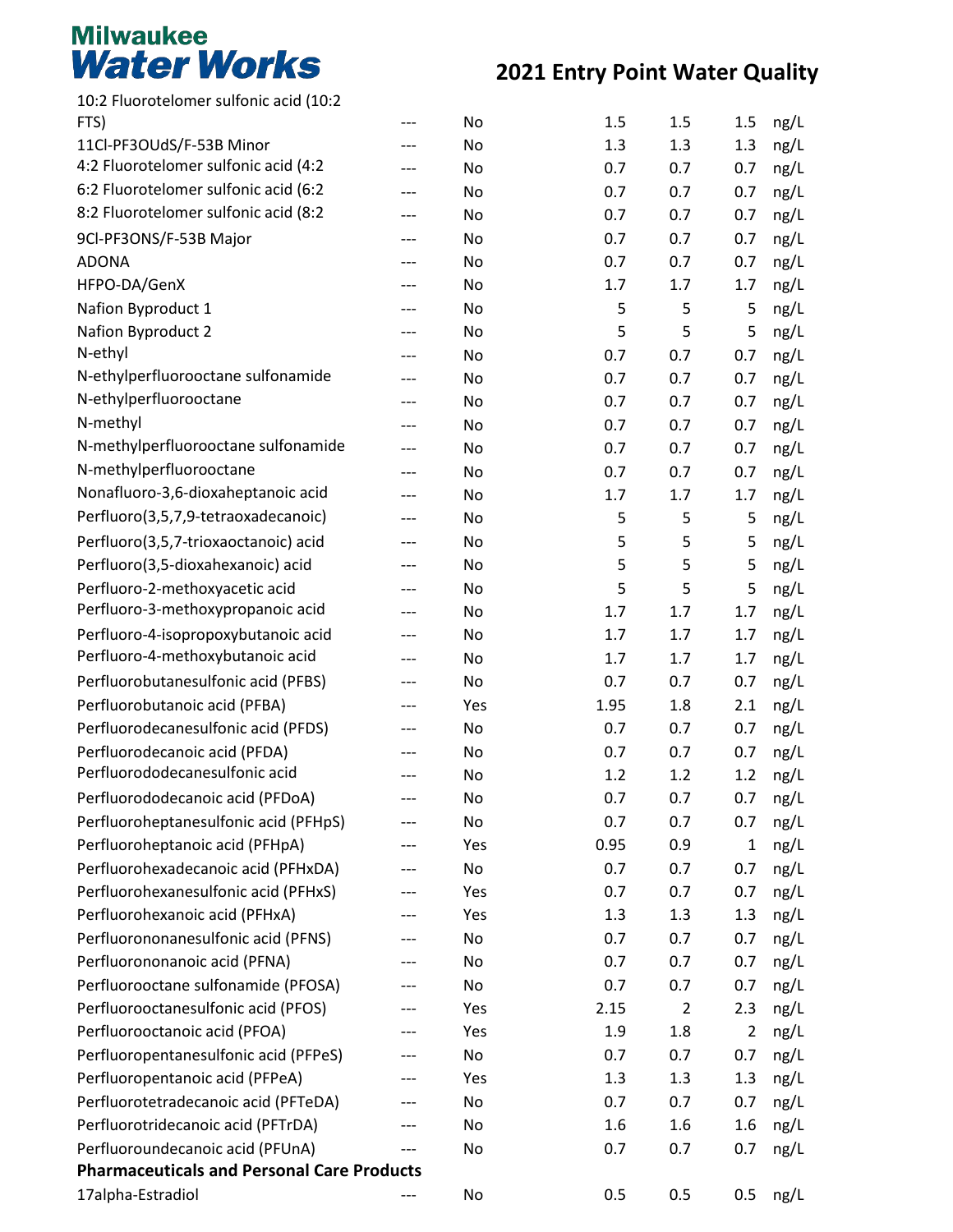| 17alpha-Ethynyl estradiol |     | No  | 0.5     | 0.5    | 0.5    | ng/L      |
|---------------------------|-----|-----|---------|--------|--------|-----------|
| 17beta-Estradiol          |     | No  | 0.5     | 0.5    | 0.5    | ng/L      |
| 2,4,6-Trichlorophenol     | --- | No  | 0.1     | 0.1    | 0.1    | ug/L      |
| 4-n-Octylphenol           |     | No  | 0.5     | 0.5    | 0.5    | ug/L      |
| 4-tert-Octylphenol        |     | No  | 0.5     | 0.5    | 0.5    | ug/L      |
| Acesulfame-K              |     | Yes | 0.02    | 0.02   | 0.02   | ug/L      |
| Acetaminophen             | --- | No  | 0.005   | 0.005  | 0.005  | ug/L      |
| Acrylamide                |     | No  | 0.5     | 0.5    | 0.5    | ug/L      |
| Antipyrine                |     | No  | 0.001   | 0.001  | 0.001  | ug/L      |
| Atenolol                  |     | No  | 0.001   | 0.001  | 0.001  | ug/L      |
| Azithromycin              | --- | No  | 0.005   | 0.005  | 0.005  | ug/L      |
| Bezafibrate               |     | No  | 0.0005  | 0.0005 | 0.0005 | ug/L      |
| <b>Bisphenol A</b>        |     | No  | 0.1     | 0.1    | 0.1    | ug/L      |
| Caffeine                  |     | No  | 0.05    | 0.05   | 0.05   | ug/L      |
| Carbadox                  | --- | No  | 0.005   | 0.005  | 0.005  | ug/L      |
| Carbamazepine             |     | No  | 0.001   | 0.001  | 0.001  | ug/L      |
| Chloramphenicol           |     | No  | 0.005   | 0.005  | 0.005  | ug/L      |
| Chlorotetracycline        |     | No  | 0.05    | 0.05   | 0.05   | ug/L      |
| cis-Testosterone          | --- | No  | 0.1     | 0.1    | 0.1    | ng/L      |
| Clofibric acid            |     | No  | 0.0005  | 0.0005 | 0.0005 | ug/L      |
| Cotinine                  |     | Yes | 0.001   | 0.001  | 0.001  | ug/L      |
| <b>DEET</b>               |     | No  | 0.005   | 0.005  | 0.005  | ug/L      |
| Dexamethasone             | --- | No  | 0.005   | 0.005  | 0.005  | ug/L      |
| Diazepam                  |     | No  | 0.001   | 0.001  | 0.001  | ug/L      |
| Diclofenac                |     | Yes | 0.00105 | 0.0005 | 0.0016 | ug/L      |
| Diethylstilbestrol (DES)  |     | No  | 0.5     | 0.5    | 0.5    | ng/L      |
| Dilantin                  | --- | No  | 0.002   | 0.002  | 0.002  | ug/L      |
| Diltiazem                 |     | No  | 0.0001  | 0.0001 | 0.0001 | ug/L      |
| Erythromycin              |     | No  | 0.001   | 0.001  | 0.001  | ug/L      |
| Estriol                   | --- | No  | 0.5     | 0.5    | 0.5    | ng/L      |
| Estrone                   |     | No  | 0.5     | 0.5    | 0.5    | ng/L      |
| Fluoxetine (Prozac)       |     | No  | 0.001   | 0.001  | 0.001  | ug/L      |
| Gemfibrozil               |     | No  | 0.0005  | 0.0005 | 0.0005 | ug/L      |
| Ibuprofen                 |     | No  | 0.05    | 0.05   | 0.05   | ug/L      |
| lopromide                 |     | No  | 0.05    | 0.05   | 0.05   | ug/L      |
| Levothyroxine (Synthroid) |     | No  | 0.002   | 0.002  | 0.002  | ug/L      |
| Lincomycin                | --- | No  | 0.0001  | 0.0001 | 0.0001 | ug/L      |
| Meprobamate               |     | No  | 0.001   | 0.001  | 0.001  | $\mu$ g/L |
| Monensin                  |     | No  | 0.001   | 0.001  | 0.001  | $\mu$ g/L |
| Naproxen                  |     | No  | 0.002   | 0.002  | 0.002  | $\mu$ g/L |
| Narasin                   | --- | No  | 0.001   | 0.001  | 0.001  | $\mu$ g/L |
| Nicotine                  |     | No  | 0.01    | 0.01   | 0.01   | $\mu$ g/L |
| Nonylphenol, isomer mix   |     | Yes | 0.6     | 0.5    | 0.7    | $\mu$ g/L |
| Oleandomycin              |     | No  | 0.001   | 0.001  | 0.001  | $\mu$ g/L |
| Paraxanthine              | --- | No  | 0.005   | 0.005  | 0.005  | $\mu$ g/L |
| Penicillin G              |     | No  | 0.002   | 0.002  | 0.002  | $\mu$ g/L |
| Penicillin V              |     | No  | 0.002   | 0.002  | 0.002  | $\mu$ g/L |
| Pentachlorophenol         |     | No  | 0.02    | 0.02   | 0.02   | ug/L      |
|                           |     |     |         |        |        |           |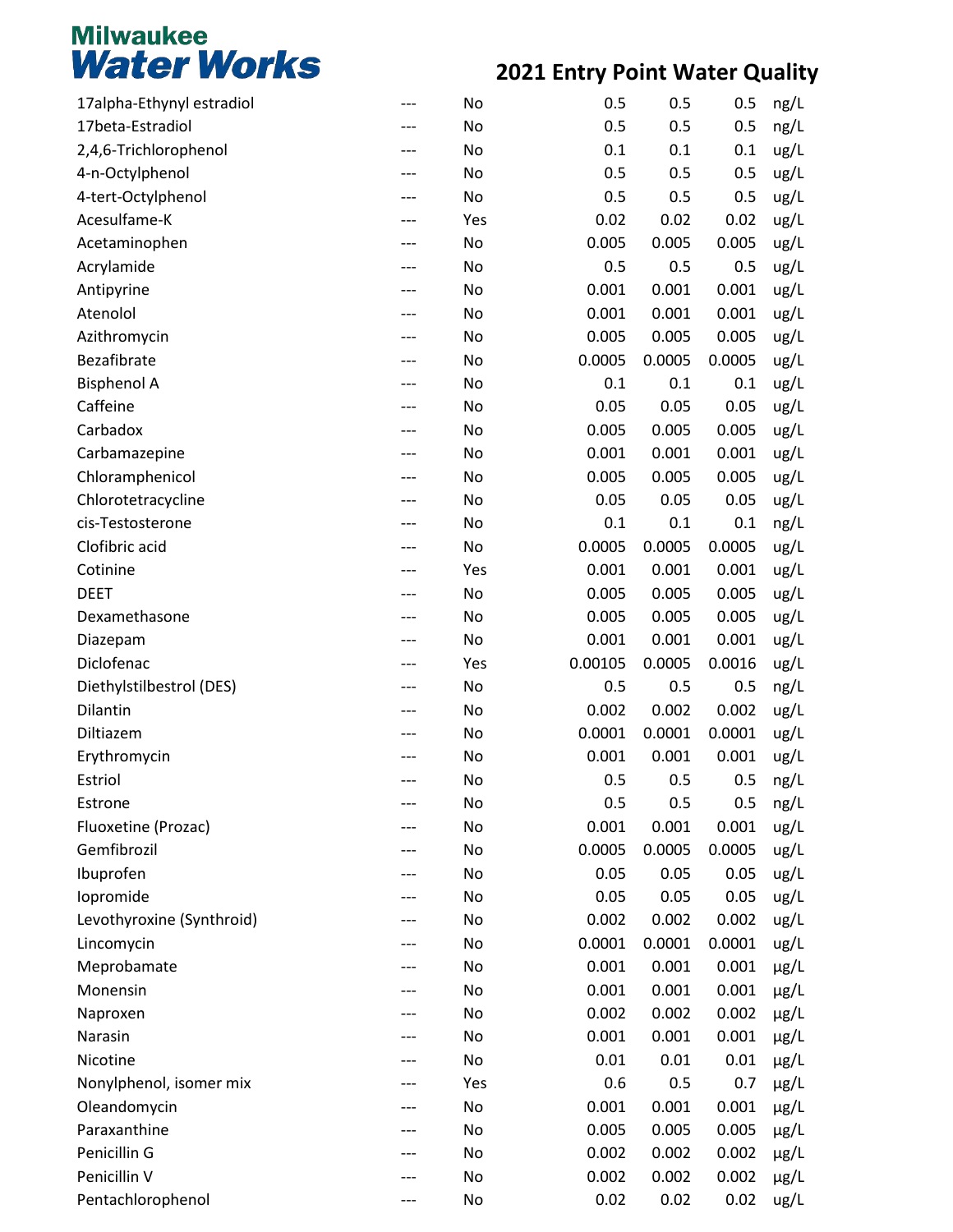| Phenylphenol                           | ---       | No  | 0.1    | 0.1    | 0.1    | ug/L |
|----------------------------------------|-----------|-----|--------|--------|--------|------|
| Prednisone                             | ---       | No  | 0.002  | 0.002  | 0.002  | ng/L |
| Primidone                              | ---       | No  | 0.005  | 0.005  | 0.005  | ug/L |
| Progesterone                           | ---       | No  | 0.1    | 0.1    | 0.1    | ug/L |
| Roxithromycin                          | ---       | No  | 0.001  | 0.001  | 0.001  | ug/L |
| Salicylic acid                         | ---       | No  | 0.05   | 0.05   | 0.05   | ug/L |
| Salinomycin                            | ---       | No  | 0.0001 | 0.0001 | 0.0001 | ug/L |
| Sucralose                              | ---       | Yes | 0.052  | 0.047  | 0.057  | ug/L |
| Sulfadiazine                           | ---       | No  | 0.001  | 0.001  | 0.001  | ug/L |
| Sulfadimethoxine                       | ---       | No  | 0.0001 | 0.0001 | 0.0001 | ug/L |
| Sulfamethazine                         | ---       | No  | 0.001  | 0.001  | 0.001  | ug/L |
| Sulfamethizole                         | ---       | No  | 0.001  | 0.001  | 0.001  | ug/L |
| Sulfamethoxazole                       | ---       | No  | 0.001  | 0.001  | 0.001  | ug/L |
| Sulfasalazine                          | ---       | No  | 0.005  | 0.005  | 0.005  | ug/L |
| Sulfathiazole                          | ---       | No  | 0.001  | 0.001  | 0.001  | ug/L |
| Tetrabromobisphenol A                  | ---       | No  | 0.1    | 0.1    | 0.1    | ug/L |
| Theobromine                            | ---       | No  | 0.05   | 0.05   | 0.05   | ng/L |
| Theophylline                           | ---       | No  | 0.005  | 0.005  | 0.005  | ug/L |
| trans-Testosterone                     | ---       | No  | 0.1    | 0.1    | 0.1    | ug/L |
| Triclocarban                           | ---       | No  | 0.0005 | 0.0005 | 0.0005 | ug/L |
| Triclosan                              | ---       | No  | 0.05   | 0.05   | 0.05   | ug/L |
| Trimethoprim                           | ---       | No  | 0.001  | 0.001  | 0.001  | ug/L |
| Tris(2-chloroethyl) phosphate          | ---       | No  | 0.01   | 0.01   | 0.01   | ug/L |
| Tris(chloropropyl) phosphate           | ---       | Yes | 0.01   | 0.01   | 0.01   | ug/L |
| Tylosin                                | ---       | No  | 0.001  | 0.001  | 0.001  | ug/L |
| Virginiamycin M1                       | ---       | No  | 0.001  | 0.001  | 0.001  | ug/L |
| <b>Semi-Volatile Organic Compounds</b> |           |     |        |        |        |      |
| 1,2,4,5-Tetrachlorobenzene             | ---       | No  | 0.06   | 0.06   | 0.06   | ug/L |
| 1-Methylnaphthalene                    | ---       | No  | 0.02   | 0.02   | 0.02   | ug/L |
| 1-Naphthol                             | ---       | No  | 0.2    | 0.2    | 0.2    | ug/L |
| 2,2',3,3',4,4',6-Heptachlorobiphenyl   | ---       | No  | 0.01   | 0.01   | 0.01   | ug/L |
| 2,2',3,3',4,5',6,6'-Octachlorobiphenyl |           | No  | 0.01   | 0.01   | 0.01   | ug/L |
| 2,2',3',4,6-Pentachlorobiphenyl        | ---       | No  | 0.01   | 0.01   | 0.01   | ug/L |
| 2,2',4,4',5,6'-Hexachlorobiphenyl      | ---       | No  | 0.01   | 0.01   | 0.01   | ug/L |
| 2,2',4,4'-Tetrachlorobiphenyl          |           | No  | 0.01   | 0.01   | 0.01   | ug/L |
| 2,3-Dichlorobiphenyl                   |           | No  | 0.01   | 0.01   | 0.01   |      |
| 2,4,5-TP (Silvex)                      | ---<br>50 | No  | 0.05   | 0.05   | 0.05   | ug/L |
| 2,4,5-Trichlorobiphenyl                |           |     |        |        |        | ug/L |
|                                        | ---       | No  | 0.01   | 0.01   | 0.01   | ug/L |
| $2,4-D$                                | 70        | No  | 0.1    | 0.1    | 0.1    | ug/L |
| 2,4-Dinitrotoluene                     | ---       | No  | 0.3    | 0.3    | 0.3    | ug/L |
| 2,6-Dinitrotoluene                     | ---       | No  | 0.06   | 0.06   | 0.06   | ug/L |
| 2-Chlorobiphenyl                       | ---       | No  | 0.01   | 0.01   | 0.01   | ug/L |
| 2-Methylnaphthalene                    |           | No  | 0.02   | 0.02   | 0.02   | ug/L |
| 3-Hydroxycarbofuran                    | ---       | No  | 0.2    | 0.2    | 0.2    | ug/L |
| $4,4'-DDD$                             | ---       | No  | 0.01   | 0.01   | 0.01   | ug/L |
| $4,4'$ -DDE                            |           | No  | 0.01   | 0.01   | 0.01   | ug/L |
| $4,4'$ -DDT                            |           | No  | 0.01   | 0.01   | 0.01   | ug/L |
| Acenaphthene                           | ---       | No  | 0.01   | 0.01   | 0.01   | ug/L |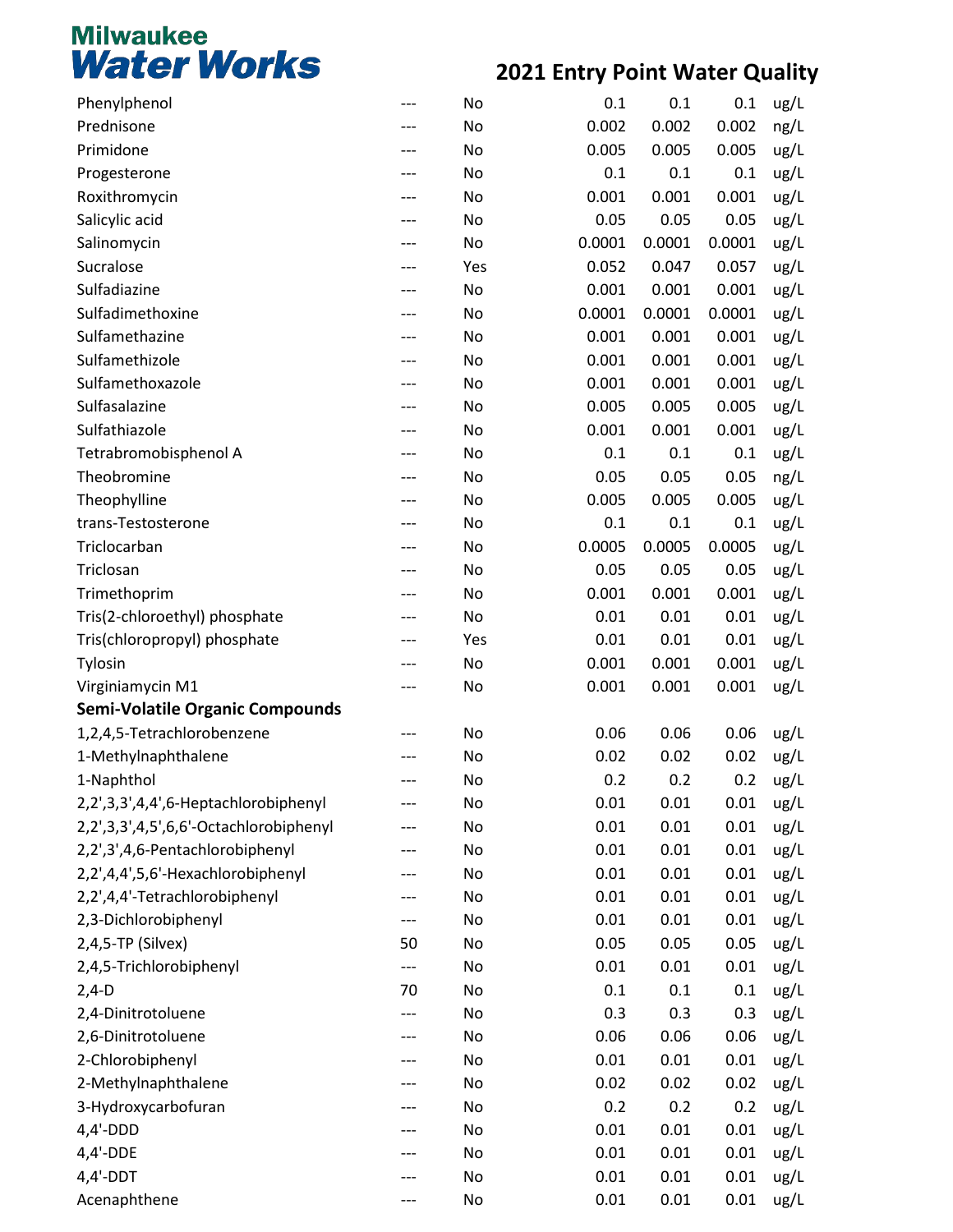| Acenaphthylene              |                | No | 0.01 | 0.01      | 0.01 | ug/L |
|-----------------------------|----------------|----|------|-----------|------|------|
| Acetochlor                  | ---            | No | 0.02 | 0.02      | 0.02 | ug/L |
| Alachlor                    | $\overline{2}$ | No | 0.05 | 0.05      | 0.05 | ug/L |
| Aldicarb                    | ---            | No | 0.2  | 0.2       | 0.2  | ug/L |
| Aldicarb sulfone            |                | No | 0.2  | 0.2       | 0.2  | ug/L |
| Aldicarb sulfoxide          |                | No | 0.2  | 0.2       | 0.2  | ug/L |
| Aldrin                      | ---            | No | 0.02 | 0.02      | 0.02 | ug/L |
| alpha-Chlordane             | ---            | No | 0.01 | 0.01      | 0.01 | ug/L |
| alpha-Hexachlorocyclohexane |                | No | 0.01 | 0.01      | 0.01 | ug/L |
| Ametryn                     |                | No | 0.03 | 0.03      | 0.03 | ug/L |
| Anilazine                   | ---            | No | 0.03 | 0.03      | 0.03 | ug/L |
| Anthracene                  |                | No | 0.01 | 0.01      | 0.01 | ug/L |
| Aroclor 1016                |                | No | 0.07 | 0.07      | 0.07 | ug/L |
| Aroclor 1221                |                | No | 0.1  | 0.1       | 0.1  | ug/L |
| Aroclor 1232                | ---            | No | 0.2  | 0.2       | 0.2  | ug/L |
| Aroclor 1242                |                | No | 0.2  | 0.2       | 0.2  | ug/L |
| Aroclor 1248                |                | No | 0.1  | 0.1       | 0.1  | ug/L |
| Aroclor 1254                |                | No | 0.1  | 0.1       | 0.1  | ug/L |
| Aroclor 1260                | ---            | No | 0.1  | 0.1       | 0.1  | ug/L |
| Aspon                       |                | No | 0.02 | 0.02      | 0.02 | ug/L |
| Atraton                     | ---            | No | 0.03 | 0.03      | 0.03 | ug/L |
| Atrazine                    | 3              | No | 0.03 | 0.03      | 0.03 | ug/L |
| Azinphos-ethyl              | ---            | No | 0.2  | 0.2       | 0.2  | ug/L |
| Azinphos-methyl             |                | No | 0.07 | 0.07      | 0.07 | ug/L |
| Bendiocarb                  |                | No | 0.05 | 0.05      | 0.05 | ug/L |
| Benfluralin                 | ---            | No | 0.02 | 0.02      | 0.02 | ug/L |
| Benzo(a)anthracene          | ---            | No | 0.01 | 0.01      | 0.01 | ug/L |
| Benzo(a)pyrene              | 0.2            | No | 0.01 | 0.01      | 0.01 | ug/L |
| Benzo(b)fluoranthene        |                | No | 0.03 | 0.03      | 0.03 | ug/L |
| Benzo(g,h,i)perylene        | ---            | No | 0.02 | 0.02      | 0.02 | ug/L |
| Benzo(k)fluoranthene        |                | No | 0.01 | 0.01      | 0.01 | ug/L |
| beta-BHC                    |                | No | 0.02 | 0.02      | 0.02 | ug/L |
| <b>Bolstar</b>              |                | No | 0.02 | 0.02      | 0.02 | ug/L |
| <b>Bromacil</b>             |                | No | 0    | $\pmb{0}$ | 0    | ug/L |
| <b>Butachlor</b>            |                | No | 0.05 | 0.05      | 0.05 | ug/L |
| <b>Butylate</b>             |                | No | 0.01 | 0.01      | 0.01 | ug/L |
| Butylbenzylphthalate        | ---            | No | 0.2  | 0.2       | 0.2  | ug/L |
| Carbaryl                    | ---            | No | 0.2  | 0.2       | 0.2  | ug/L |
| Carbofuran                  | 40             | No | 0.3  | 0.3       | 0.3  | ug/L |
| Carbophenothion             | ---            | No | 0.06 | 0.06      | 0.06 | ug/L |
| Carboxin                    | ---            | No | 0.02 | 0.02      | 0.02 | ug/L |
| Chlordane                   | $\overline{2}$ | No | 0.1  | 0.1       | 0.1  | ug/L |
| Chlorfenvinphos             | ---            | No | 0.06 | 0.06      | 0.06 | ug/L |
| Chlorobenzilate             | ---            | No | 0.05 | 0.05      | 0.05 | ug/L |
| Chloroneb                   | ---            | No | 0.04 | 0.04      | 0.04 | ug/L |
| Chloropropylate             |                | No | 0.04 | 0.04      | 0.04 | ug/L |
| Chlorothalonil              |                | No | 0.01 | 0.01      | 0.01 | ug/L |
| Chlorpropham                | ---            | No | 0.05 | 0.05      | 0.05 | ug/L |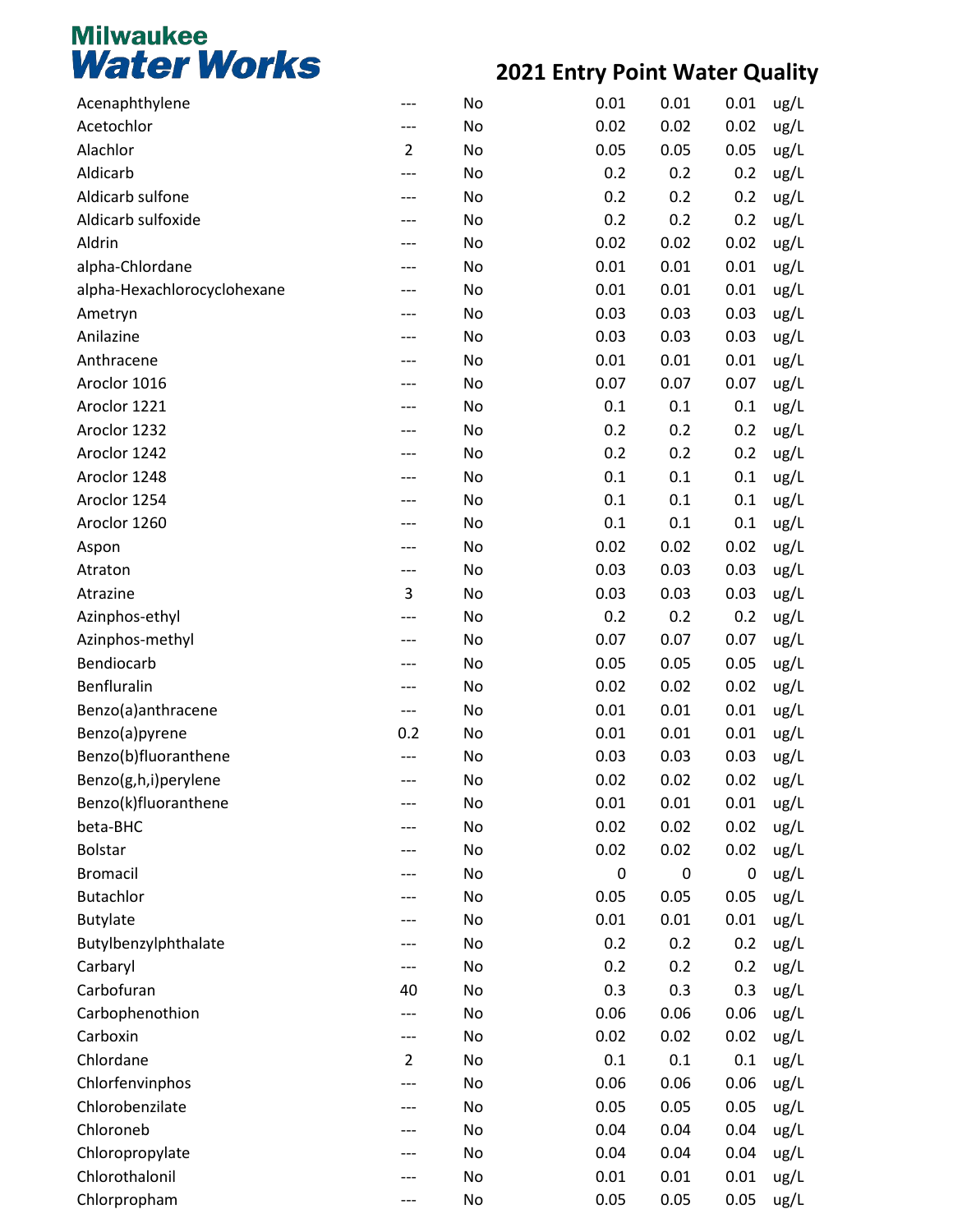| Chlorpyrifos              | ---            | No | 0.03           | 0.03           | 0.03           | ug/L |
|---------------------------|----------------|----|----------------|----------------|----------------|------|
| Chlorpyrifos methyl       |                | No | 0.08           | 0.08           | 0.08           | ug/L |
| Chrysene                  |                | No | 0.01           | 0.01           | 0.01           | ug/L |
| cis-Nonachlor             |                | No | 0.01           | 0.01           | 0.01           | ug/L |
| Clomazone                 |                | No | 0.02           | 0.02           | 0.02           | ug/L |
| Clopyralid                |                | No | $\overline{2}$ | $\overline{2}$ | $\overline{2}$ | ug/L |
| Coumaphos                 | ---            | No | 0.03           | 0.03           | 0.03           | ug/L |
| Crotoxyphos               |                | No | 0.2            | 0.2            | 0.2            | ug/L |
| Cyanazine                 |                | No | 0.02           | 0.02           | 0.02           | ug/L |
| Cycloate                  | ---            | No | 0.04           | 0.04           | 0.04           | ug/L |
| Dalapon                   | 200            | No | 0.5            | 0.5            | 0.5            | ug/L |
| <b>DCPA</b>               | ---            | No | 0.01           | 0.01           | 0.01           | ug/L |
| delta-BHC                 |                | No | 0.1            | 0.1            | 0.1            | ug/L |
| Demeton O                 |                | No | 0.05           | 0.05           | 0.05           | ug/L |
| Demeton S                 | ---            | No | 0.07           | 0.07           | 0.07           | ug/L |
| Desethylatrazine          |                | No | 0.01           | 0.01           | 0.01           | ug/L |
| Desisopropylatrazine      | ---            | No | 0.08           | 0.08           | 0.08           | ug/L |
| Di(2-ethylhexyl) adipate  | 400            | No | 0.6            | 0.6            | 0.6            | ug/L |
| Di(2-ethylhexyl)phthalate | 6              | No | 0.6            | 0.6            | 0.6            | ug/L |
| Diazinon                  | ---            | No | 0.02           | 0.02           | 0.02           | ug/L |
| Dibenzo(a,h)anthracene    | ---            | No | 0.03           | 0.03           | 0.03           | ug/L |
| Dicamba                   |                | No | 0.1            | 0.1            | 0.1            | ug/L |
| Dichlobenil               | ---            | No | 0.02           | 0.02           | 0.02           | ug/L |
| Dichlofenthion            |                | No | 0.02           | 0.02           | 0.02           | ug/L |
| Dichloran                 |                | No | 0.04           | 0.04           | 0.04           | ug/L |
| Dichlorvos                |                | No | 0.02           | 0.02           | 0.02           | ug/L |
| Dicrotophos               |                | No | 0.2            | 0.2            | 0.2            | ug/L |
| Dieldrin                  |                | No | 0.02           | 0.02           | 0.02           | ug/L |
| Diethylphthalate          |                | No | 0.2            | 0.2            | 0.2            | ug/L |
| Dimethoate                | ---            | No | 0.2            | 0.2            | 0.2            | ug/L |
| Dimethylphthalate         |                | No | 0.2            | 0.2            | 0.2            | ug/L |
| Di-n-butylphthalate       |                | No | 0.2            | 0.2            | 0.2            | ug/L |
| Di-n-octylphthalate       | ---            | No | 0.2            | 0.2            | 0.2            | ug/L |
| Dinoseb                   | $\overline{7}$ | No | 0.08           | 0.08           | 0.08           | ug/L |
| Dioxathion A              |                | No | 0.2            | 0.2            | 0.2            | ug/L |
| Dioxathion B              |                | No | 0.3            | 0.3            | 0.3            | ug/L |
| Diphenamid                | ---            | No | 0.03           | 0.03           | 0.03           | ug/L |
| Diquat                    | 20             | No | 0.3            | 0.3            | 0.3            | ug/L |
| Disulfoton                | ---            | No | 0.05           | 0.05           | 0.05           | ug/L |
| Disulfoton sulfone        |                | No | 0.05           | 0.05           | 0.05           | ug/L |
| Disulfoton sulfoxide      |                | No | 1              | 1              | 1              | ug/L |
| Endosulfan I              |                | No | 0.02           | 0.02           | 0.02           | ug/L |
| Endosulfan II             |                | No | 0.02           | 0.02           | 0.02           | ug/L |
| Endosulfan sulfate        |                | No | 0.04           | 0.04           | 0.04           | ug/L |
| Endothall                 | 100            | No | 3.7            | 3.7            | 3.7            | ug/L |
| Endrin                    | $\overline{2}$ | No | 0.01           | 0.01           | 0.01           | ug/L |
| Endrin aldehyde           |                | No | 0.03           | 0.03           | 0.03           | ug/L |
| E-Phosphamidon            |                | No | 0.3            | 0.3            | 0.3            | ug/L |
|                           |                |    |                |                |                |      |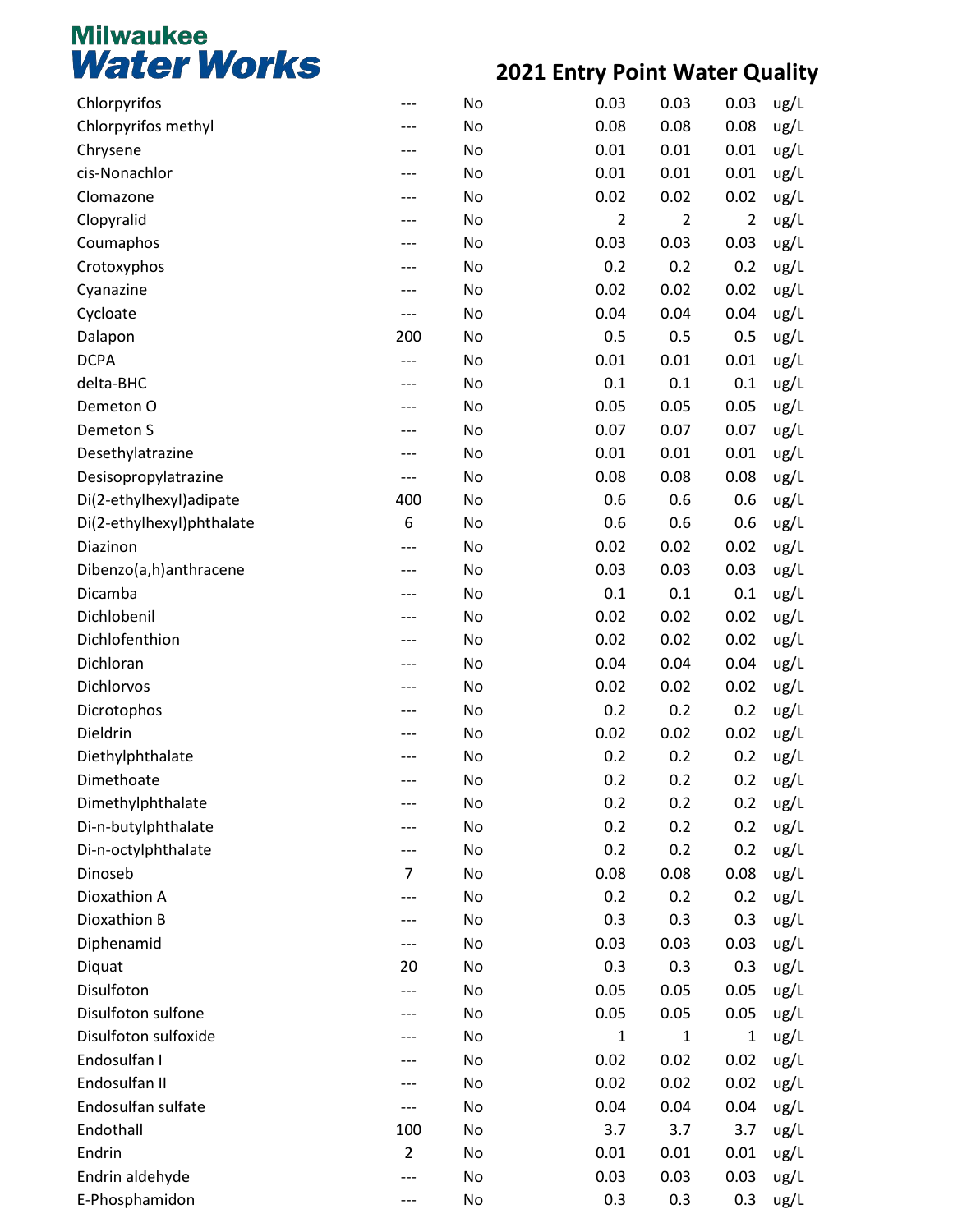| <b>EPN</b>                | --- | No | 0.07           | 0.07           | 0.07           | ug/L |
|---------------------------|-----|----|----------------|----------------|----------------|------|
| <b>EPTC</b>               |     | No | 0.02           | 0.02           | 0.02           | ug/L |
| Erucylamide               | --- | No | $\overline{2}$ | $\overline{2}$ | $\overline{2}$ | ug/L |
| Esfenvalerate             |     | No | 0.1            | 0.1            | 0.1            | ug/L |
| Ethalfluralin             |     | No | 0.03           | 0.03           | 0.03           | ug/L |
| Ethion                    |     | No | 0.02           | 0.02           | 0.02           | ug/L |
| Ethofumesate              | --- | No | 0.03           | 0.03           | 0.03           | ug/L |
| Ethoprop                  |     | No | 0.07           | 0.07           | 0.07           | ug/L |
| Etridiazole               |     | No | 0.03           | 0.03           | 0.03           | ug/L |
| Famphur                   |     | No | 0.02           | 0.02           | 0.02           | ug/L |
| Fenamiphos                | --- | No | 0.03           | 0.03           | 0.03           | ug/L |
| Fenarimol                 |     | No | 0.3            | 0.3            | 0.3            | ug/L |
| Fenitrothion              |     | No | 0.2            | 0.2            | 0.2            | ug/L |
| Fenoxaprop-ethyl          |     | No | 0.3            | 0.3            | 0.3            | ug/L |
| Fensulfothion             | --- | No | 0.1            | 0.1            | 0.1            | ug/L |
| Fenthion                  |     | No | 0.03           | 0.03           | 0.03           | ug/L |
| Fluazifop-butyl           |     | No | 0.02           | 0.02           | 0.02           | ug/L |
| Fluchloralin              |     | No | 0.05           | 0.05           | 0.05           | ug/L |
| Fluometuron               | --- | No | 0.5            | 0.5            | 0.5            | ug/L |
| Fluoranthene              |     | No | 0.01           | 0.01           | 0.01           | ug/L |
| Fluorene                  |     | No | 0.01           | 0.01           | 0.01           | ug/L |
| Fluridone                 | --- | No | 0.4            | 0.4            | 0.4            | ug/L |
| Fonofos                   | --- | No | 0.02           | 0.02           | 0.02           | ug/L |
| gamma-BHC (Lindane)       | 0.2 | No | 0.01           | 0.01           | 0.01           | ug/L |
| gamma-Chlordane           | --- | No | 0.01           | 0.01           | 0.01           | ug/L |
| Glyphosate                | 700 | No | 3.3            | 3.3            | 3.3            | ug/L |
| Heptachlor                | 0.4 | No | 0.01           | 0.01           | 0.01           | ug/L |
| Heptachlor epoxide        | 0.2 | No | 0.02           | 0.02           | 0.02           | ug/L |
| Hexachlorobenzene         | 1   | No | 0.01           | 0.01           | 0.01           | ug/L |
| Hexachlorocyclopentadiene | 50  | No | 0.01           | 0.01           | 0.01           | ug/L |
| Hexazinone                |     | No | 0.05           | 0.05           | 0.05           | ug/L |
| Indeno(1,2,3-cd)pyrene    |     | No | 0.02           | 0.02           | 0.02           | ug/L |
| Iprodione                 | --- | No | 0.2            | 0.2            | 0.2            | ug/L |
| Isofenphos                |     | No | 0.2            | 0.2            | 0.2            | ug/L |
| Isophorone                |     | No | 0.02           | 0.02           | 0.02           | ug/L |
| Leptophos                 |     | No | 0.05           | 0.05           | 0.05           | ug/L |
| Malathion                 | --- | No | 0.01           | 0.01           | 0.01           | ug/L |
| Metalaxyl                 |     | No | 0.08           | 0.08           | 0.08           | ug/L |
| Methomyl                  | --- | No | 0.3            | 0.3            | 0.3            | ug/L |
| Methoxychlor              | 40  | No | 0.05           | 0.05           | 0.05           | ug/L |
| Methyl paraoxon           | --- | No | 0.05           | 0.05           | 0.05           | ug/L |
| Methyl parathion          |     | No | 0.1            | 0.1            | 0.1            | ug/L |
| Metolachlor               |     | No | 0.05           | 0.05           | 0.05           | ug/L |
| Metribuzin                | --- | No | 0.06           | 0.06           | 0.06           | ug/L |
| Metsulfuron-methyl        | --- | No | $\overline{2}$ | $\overline{2}$ | $\overline{2}$ | ug/L |
| Mevinphos                 |     | No | 0.03           | 0.03           | 0.03           | ug/L |
| MGK 264 isomer a          |     | No | 0.01           | 0.01           | 0.01           | ug/L |
| MGK 264 isomer b          | --- | No | 0.01           | 0.01           | 0.01           | ug/L |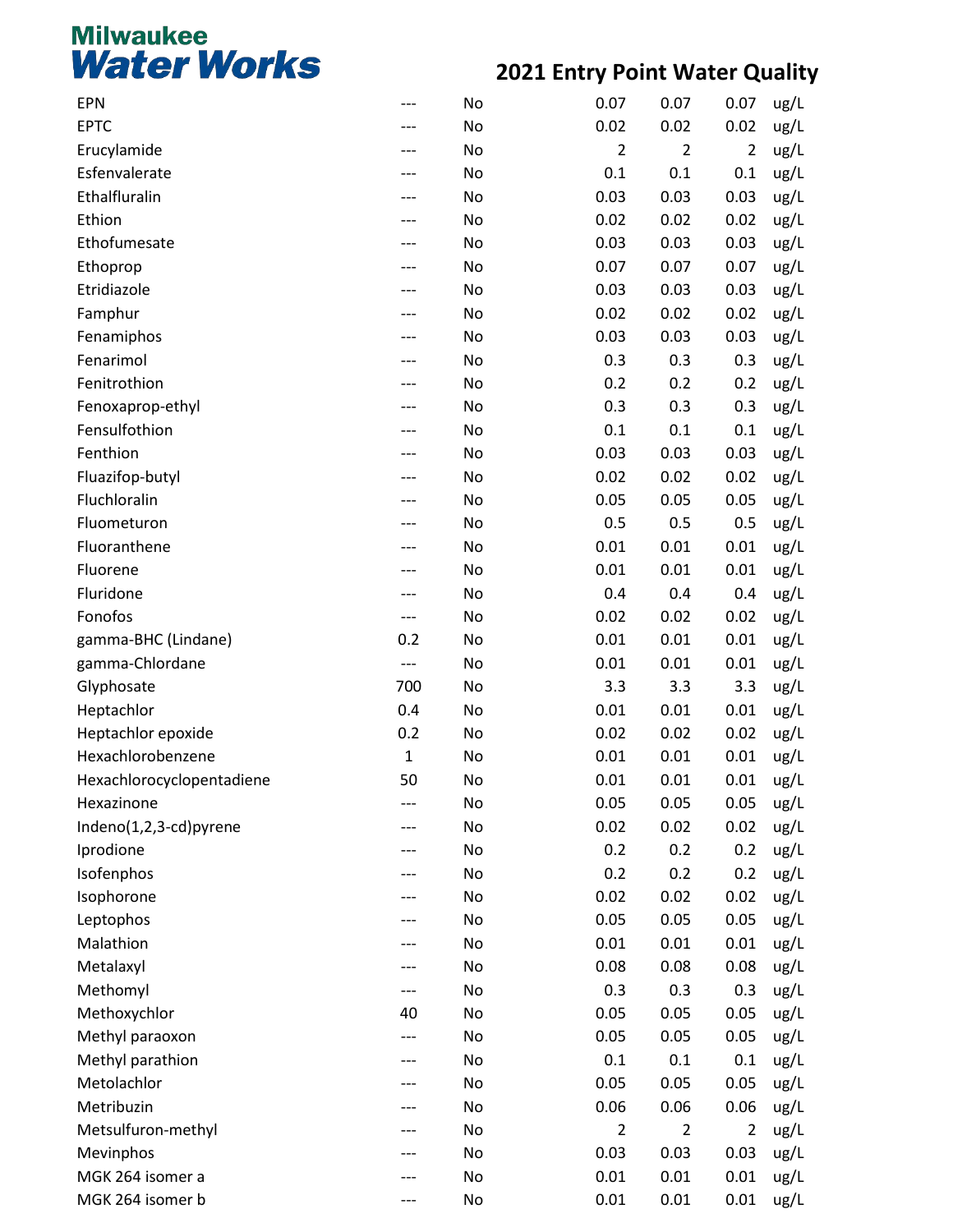| <b>MGK 326</b>          | --- | No | 0.01           | 0.01           | 0.01           | ug/L |
|-------------------------|-----|----|----------------|----------------|----------------|------|
| Mirex                   | --- | No | 0.09           | 0.09           | 0.09           | ug/L |
| Molinate                | --- | No | 0.02           | 0.02           | 0.02           | ug/L |
| Monocrotophos           |     | No | 0.2            | 0.2            | 0.2            | ug/L |
| Naled                   |     | No | 0.2            | 0.2            | 0.2            | ug/L |
| Napropamide             | --- | No | 0.04           | 0.04           | 0.04           | ug/L |
| Norflurazon             | --- | No | 0.2            | 0.2            | 0.2            | ug/L |
| Oryzalin                |     | No | 0.3            | 0.3            | 0.3            | ug/L |
| Oxadiazon               | --- | No | 0.01           | 0.01           | 0.01           | ug/L |
| Oxamyl                  | 200 | No | 0.3            | 0.3            | 0.3            | ug/L |
| Oxychlordane            | --- | No | 0.02           | 0.02           | 0.02           | ug/L |
| Oxyfluorfen             |     | No | 0.3            | 0.3            | 0.3            | ug/L |
| Paraquat                | --- | No | 0.3            | 0.3            | 0.3            | ug/L |
| Parathion               | --- | No | 0.2            | 0.2            | 0.2            | ug/L |
| Pebulate                | --- | No | 0.02           | 0.02           | 0.02           | ug/L |
| Pendimethalin           |     | No | 0.01           | 0.01           | 0.01           | ug/L |
| Pentachlorobenzene      | --- | No | 0.05           | 0.05           | 0.05           | ug/L |
| Pentachloronitrobenzene | --- | No | 0.03           | 0.03           | 0.03           | ug/L |
| Permethrin, cis & trans | --- | No | 0.17           | 0.17           | 0.17           | ug/L |
| Phenanthrene            |     | No | 0.01           | 0.01           | 0.01           | ug/L |
| Phorate                 | --- | No | 0.03           | 0.03           | 0.03           | ug/L |
| Phosmet                 | --- | No | 0.09           | 0.09           | 0.09           | ug/L |
| Picloram                | 500 | No | 0.07           | 0.07           | 0.07           | ug/L |
| Profluralin             | --- | No | 0.04           | 0.04           | 0.04           | ug/L |
| Prometon                | --- | No | 0.03           | 0.03           | 0.03           | ug/L |
| Prometryn               | --- | No | 0.06           | 0.06           | 0.06           | ug/L |
| Pronamide               | --- | No | 0.05           | 0.05           | 0.05           | ug/L |
| Propachlor              |     | No | 0.04           | 0.04           | 0.04           | ug/L |
| Propanil                |     | No | 0.03           | 0.03           | 0.03           | ug/L |
| Propazine               | --- | No | 0.02           | 0.02           | 0.02           | ug/L |
| Propiconazole isomer a  |     | No | 0.2            | 0.2            | 0.2            | ug/L |
| Propiconazole isomer b  |     | No | 0.2            | 0.2            | 0.2            | ug/L |
| Prothiofos              |     | No | 0.09           | 0.09           | 0.09           | ug/L |
| Pyrene                  |     | No | 0.01           | 0.01           | 0.01           | ug/L |
| Simazine                | 4   | No | 0.03           | 0.03           | 0.03           | ug/L |
| Simetryn                |     | No | 0.02           | 0.02           | 0.02           | ug/L |
| Stirofos                |     | No | 0.02           | 0.02           | 0.02           | ug/L |
| Sulfotep                |     | No | 0.2            | 0.2            | 0.2            | ug/L |
| Tebuthiuron             |     | No | $\overline{2}$ | $\overline{2}$ | $\overline{2}$ | ug/L |
| <b>TEPP</b>             |     | No | 0.3            | 0.3            | 0.3            | ug/L |
| Terbacil                |     | No | 0.12           | 0.12           | 0.12           | ug/L |
| <b>Terbufos</b>         |     | No | 0.03           | 0.03           | 0.03           | ug/L |
| Terbutryn               |     | No | 0.03           | 0.03           | 0.03           | ug/L |
| Thiabendazole           |     | No | 0.3            | 0.3            | 0.3            | ug/L |
| Thiobencarb             |     | No | 0.01           | 0.01           | 0.01           | ug/L |
| Thionazin               | --- | No | 0.08           | 0.08           | 0.08           | ug/L |
| Toxaphene               | 3   | No | 0.4            | 0.4            | 0.4            | ug/L |
| trans-Nonachlor         |     | No | 0.01           | 0.01           | 0.01           | ug/L |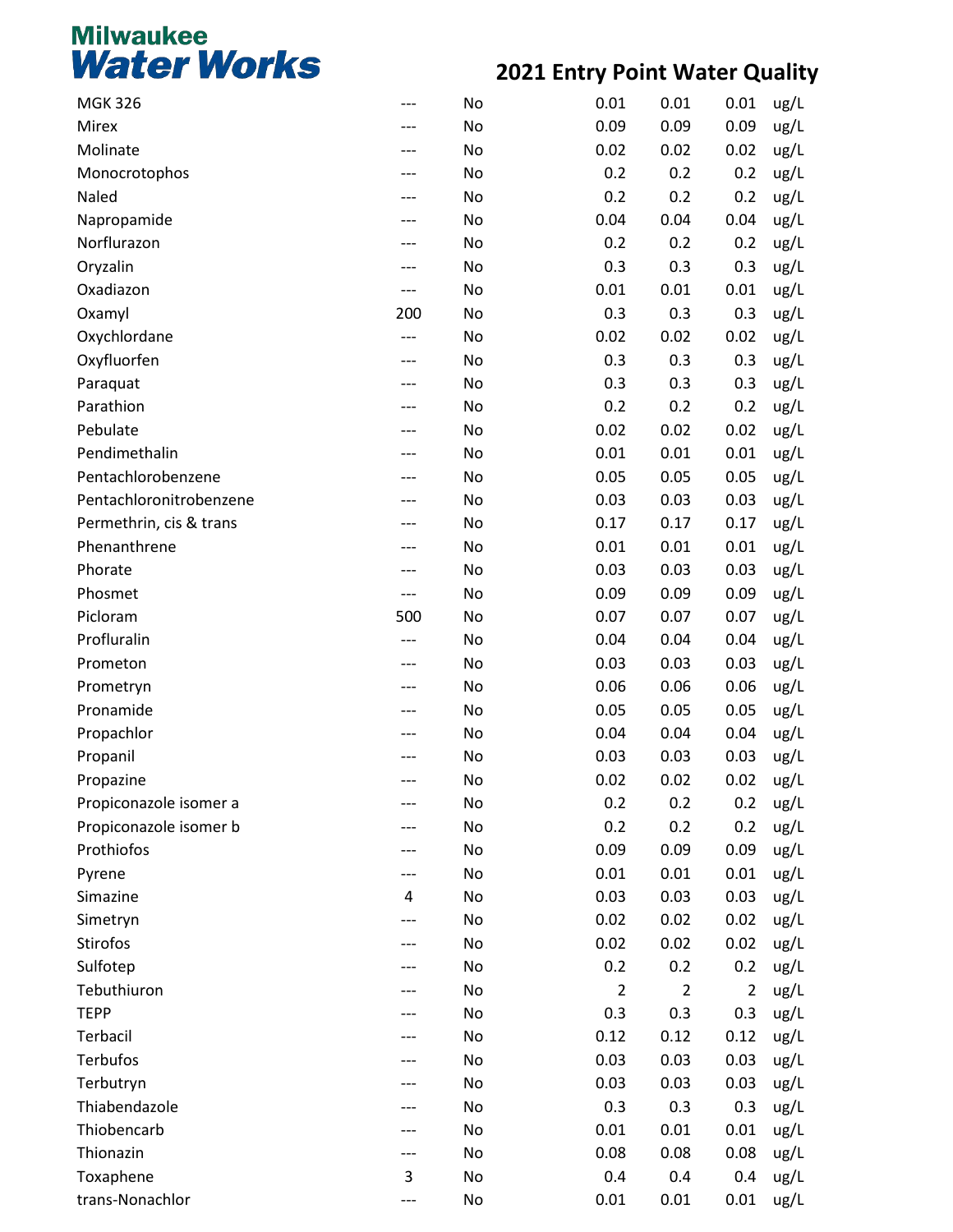| Triadimefon                           |                | No  | 0.07           | 0.07           | 0.07           | ug/L |
|---------------------------------------|----------------|-----|----------------|----------------|----------------|------|
| <b>Tribufos</b>                       |                | No  | 0.05           | 0.05           | 0.05           | ug/L |
| Trichloronate                         |                | No  | 0.2            | 0.2            | 0.2            | ug/L |
| Tricyclazole                          |                | No  | 0.3            | 0.3            | 0.3            | ug/L |
| Trifluralin                           |                | No  | 0.01           | 0.01           | 0.01           | ug/L |
| Vernolate                             |                | No  | 0.03           | 0.03           | 0.03           | ug/L |
| Vinclozolin                           |                | No  | 0.08           | 0.08           | 0.08           | ug/L |
| Z-Phosphamidon                        |                | No  | 0.07           | 0.07           | 0.07           | ug/L |
| <b>Volatile Organic Compounds</b>     |                |     |                |                |                |      |
| 1,1,1,2-Tetrachloroethane             | ---            | No  | 0.3            | 0.3            | 0.3            | ug/L |
| 1,1,1-Trichloroethane                 | 200            | No  | 0.2            | 0.2            | 0.2            | ug/L |
| 1,1,2,2-Tetrachloroethane             |                | No  | 0.2            | 0.2            | 0.2            | ug/L |
| 1,1,2-Trichloro-1,2,2-trifluoroethane | ---            | No  | 0.3            | 0.3            | 0.3            | ug/L |
| 1,1,2-Trichloroethane                 | 5              | No  | 0.2            | 0.2            | 0.2            | ug/L |
| 1,1-Dichloroethane                    | ---            | No  | 0.1            | 0.1            | 0.1            | ug/L |
| 1,1-Dichloroethylene                  | $\overline{7}$ | No  | 0.2            | 0.2            | 0.2            | ug/L |
| 1,1-Dichloropropanone                 |                | Yes | 1.6            | 1.6            | 1.6            | ug/L |
| 1,1-Dichloropropylene                 |                | No  | 0.2            | 0.2            | 0.2            | ug/L |
| 1,2,3-Trichlorobenzene                |                | No  | 0.2            | 0.2            | 0.2            | ug/L |
| 1,2,3-Trichloropropane                |                | No  | 0.2            | 0.2            | 0.2            | ug/L |
| 1,2,3-Trimethylbenzene                | ---            | No  | 0.2            | 0.2            | 0.2            | ug/L |
| 1,2,4-Trichlorobenzene                | 70             | No  | 0.2            | 0.2            | 0.2            | ug/L |
| 1,2,4-Trimethylbenzene                | ---            | No  | 0.2            | 0.2            | 0.2            | ug/L |
| 1,2-Dibromo-3-chloropropane (DBCP)    |                | No  | 0.01           | 0.01           | 0.01           | ug/L |
| 1,2-Dibromoethane (EDB)               |                | No  | 0.01           | 0.01           | 0.01           | ug/L |
| 1,2-Dichlorobenzene                   | 600            | No  | 0.2            | 0.2            | 0.2            | ug/L |
| 1,2-Dichloroethane                    | 5              | No  | 0.2            | 0.2            | 0.2            | ug/L |
| 1,2-Dichloropropane                   | 5              | No  | 0.2            | 0.2            | 0.2            | ug/L |
| 1,2-Xylene                            |                | No  | 0.2            | 0.2            | 0.2            | ug/L |
| $1,3 + 1,4$ -Xylene                   |                | No  | 0.5            | 0.5            | 0.5            | ug/L |
| 1,3,5-Trimethylbenzene                |                | No  | 0.2            | 0.2            | 0.2            | ug/L |
| 1,3-Butadiene                         |                | No  | 0.5            | 0.5            | 0.5            | ug/L |
| 1,3-Dichlorobenzene                   |                | No  | 0.1            | 0.1            | 0.1            | ug/L |
| 1,3-Dichloropropane                   |                | No  | 0.1            | 0.1            | 0.1            | ug/L |
| 1,3-Dichloropropylene, cis & trans    |                | No  | 0.5            | 0.5            | 0.5            | ug/L |
| 1,4-Dichlorobenzene                   | 75             | No  | 0.2            | 0.2            | 0.2            | ug/L |
| 1,4-Dioxane                           |                | No  | $\overline{2}$ | $\overline{2}$ | $\overline{2}$ | ug/L |
| 1-Chlorobutane                        |                | No  | 0.7            | 0.7            | 0.7            | ug/L |
| 2,2-Dichloropropane                   |                | No  | 0.2            | 0.2            | 0.2            | ug/L |
| 2,3,7,8-TCDD                          | 0              | No  | 5              | 5              | 5              | pg/L |
| 2-Butanone (MEK)                      |                | No  | $\overline{2}$ | $\overline{2}$ | 2              | ug/L |
| 2-Chlorotoluene                       |                | No  | 0.1            | 0.1            | 0.1            | ug/L |
| 2-Hexanone                            |                | No  | 1.2            | 1.2            | 1.2            | ug/L |
| 2-Nitropropane                        |                | No  | 0.9            | 0.9            | 0.9            | ug/L |
| 4-Chlorotoluene                       |                | No  | 0.2            | 0.2            | 0.2            | ug/L |
| 4-Isopropyltoluene                    |                | No  | 0.2            | 0.2            | 0.2            | ug/L |
| 4-Methyl-2-pentanone (MIBK)           |                | No  | 1.5            | $1.5\,$        | 1.5            | ug/L |
| Acetone                               |                | Yes | 2.15           | $\overline{2}$ | 2.3            | ug/L |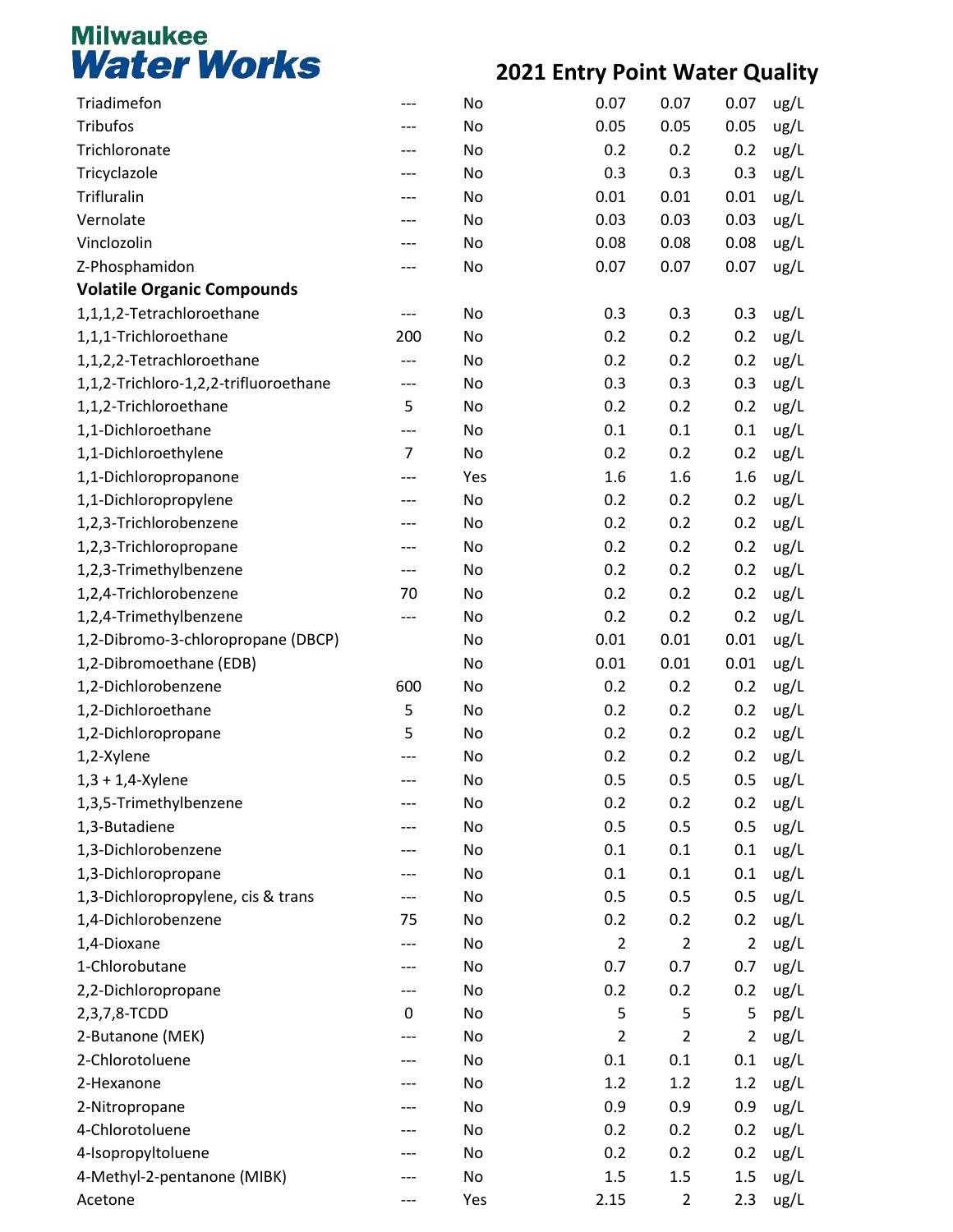| Acrylonitrile               | --- | No  | 0.9            | 0.9            | 0.9            | ug/L |
|-----------------------------|-----|-----|----------------|----------------|----------------|------|
| Allyl chloride              |     | No  | 1.1            | 1.1            | 1.1            | ug/L |
| Benzene                     | 5   | No  | 0.2            | 0.2            | 0.2            | ug/L |
| Benzyl chloride             |     | No  | 0.4            | 0.4            | 0.4            | ug/L |
| Bromobenzene                |     | No  | 0.1            | 0.1            | 0.1            | ug/L |
| Bromochloromethane          |     | No  | 0.2            | 0.2            | 0.2            | ug/L |
| Bromodichloromethane        | --- | Yes | 3.0            | 1.8            | 4.9            | ug/L |
| Bromoform                   |     | Yes | 0.4            | 0.3            | 0.7            | ug/L |
| Bromomethane                |     | No  | 0.4            | 0.4            | 0.4            | ug/L |
| Carbon disulfide            | --- | No  | 1              | $\mathbf{1}$   | $\mathbf 1$    | ug/L |
| Carbon tetrachloride        | 5   | No  | 0.1            | 0.1            | 0.1            | ug/L |
| Chloroacetonitrile          |     | No  | $\overline{2}$ | $\overline{2}$ | $\overline{2}$ | ug/L |
| Chlorobenzene               | 100 | No  | 0.2            | 0.2            | 0.2            | ug/L |
| Chloroethane                | --- | No  | 0.2            | 0.2            | 0.2            | ug/L |
| Chloroform                  | --- | Yes | 2.6            | 1.2            | 5.2            | ug/L |
| Chloromethane               | --- | No  | 0.2            | 0.2            | 0.2            | ug/L |
| Chloroprene                 | --- | No  | 0.4            | 0.4            | 0.4            | ug/L |
| cis-1,2-Dichloroethylene    | 70  | No  | 0.2            | 0.2            | 0.2            | ug/L |
| cis-1,3-Dichloropropylene   | --- | No  | 0.2            | 0.2            | 0.2            | ug/L |
| Cyclohexanone               | --- | No  | 5              | 5              | 5              | ug/L |
| Di(2-chloroethyl) ether     |     | No  | 0.8            | 0.8            | 0.8            | ug/L |
| Dibromochloromethane        | --- | Yes | 2.1            | 0.4            | 3.8            | ug/L |
| Dibromomethane              | --- | No  | 0.2            | 0.2            | 0.2            | ug/L |
| Dichlorodifluoromethane     | --- | No  | 0.3            | 0.3            | 0.3            | ug/L |
| Dichloromethane             | 5   | No  | 0.4            | 0.4            | 0.4            | ug/L |
| Diisopropyl ether           | --- | No  | 0.5            | 0.5            | 0.5            | ug/L |
| Epichlorohydrin             | --- | No  | 0.8            | 0.8            | 0.8            | ug/L |
| Ethyl acrylate              |     | No  | 0.4            | 0.4            | 0.4            | ug/L |
| <b>Ethyl Ether</b>          |     | No  | 0.3            | 0.3            | 0.3            | ug/L |
| Ethyl methacrylate          | --- | No  | 1              | $\mathbf{1}$   | $\mathbf{1}$   | ug/L |
| Ethyl tert-butyl ether      | --- | No  | 0.4            | 0.4            | 0.4            | ug/L |
| Ethylbenzene                | 700 | No  | 0.2            | 0.2            | 0.2            | ug/L |
| Hexachlorobutadiene         |     | No  | 0.2            | 0.2            | 0.2            | ug/L |
| Hexachloroethane            |     | No  | 1.1            | 1.1            | 1.1            | ug/L |
| Isopropylbenzene            |     | No  | 0.2            | 0.2            | 0.2            | ug/L |
| Methacrylonitrile           | --- | No  | 1.7            | 1.7            | 1.7            | ug/L |
| Methyl iodide               | --- | No  | $\overline{2}$ | $\overline{2}$ | $\overline{2}$ | ug/L |
| Methylacrylate              |     | No  | 0.8            | 0.8            | 0.8            | ug/L |
| Methylmethacrylate          |     | No  | 1              | 1              | $\mathbf{1}$   | ug/L |
| Methyl-t-butyl ether (MTBE) | --- | No  | 0.4            | 0.4            | 0.4            | ug/L |
| Naphthalene                 |     | No  | 0.02           | 0.02           | 0.02           | ug/L |
| n-Butyl acrylate            | --- | No  | 0.5            | 0.5            | 0.5            | ug/L |
| n-Butylbenzene              |     | No  | 0.2            | 0.2            | 0.2            | ug/L |
| Nitrobenzene                |     | No  | $\overline{2}$ | $\overline{2}$ | $\overline{2}$ | ug/L |
| n-Propylbenzene             |     | No  | 0.2            | 0.2            | 0.2            | ug/L |
| Pentachloroethane           |     | No  | 1.1            | 1.1            | $1.1\,$        | ug/L |
| Propionitrile               |     | No  | 1.3            | 1.3            | 1.3            | ug/L |
| sec-Butylbenzene            |     | No  | 0.2            | 0.2            | 0.2            | ug/L |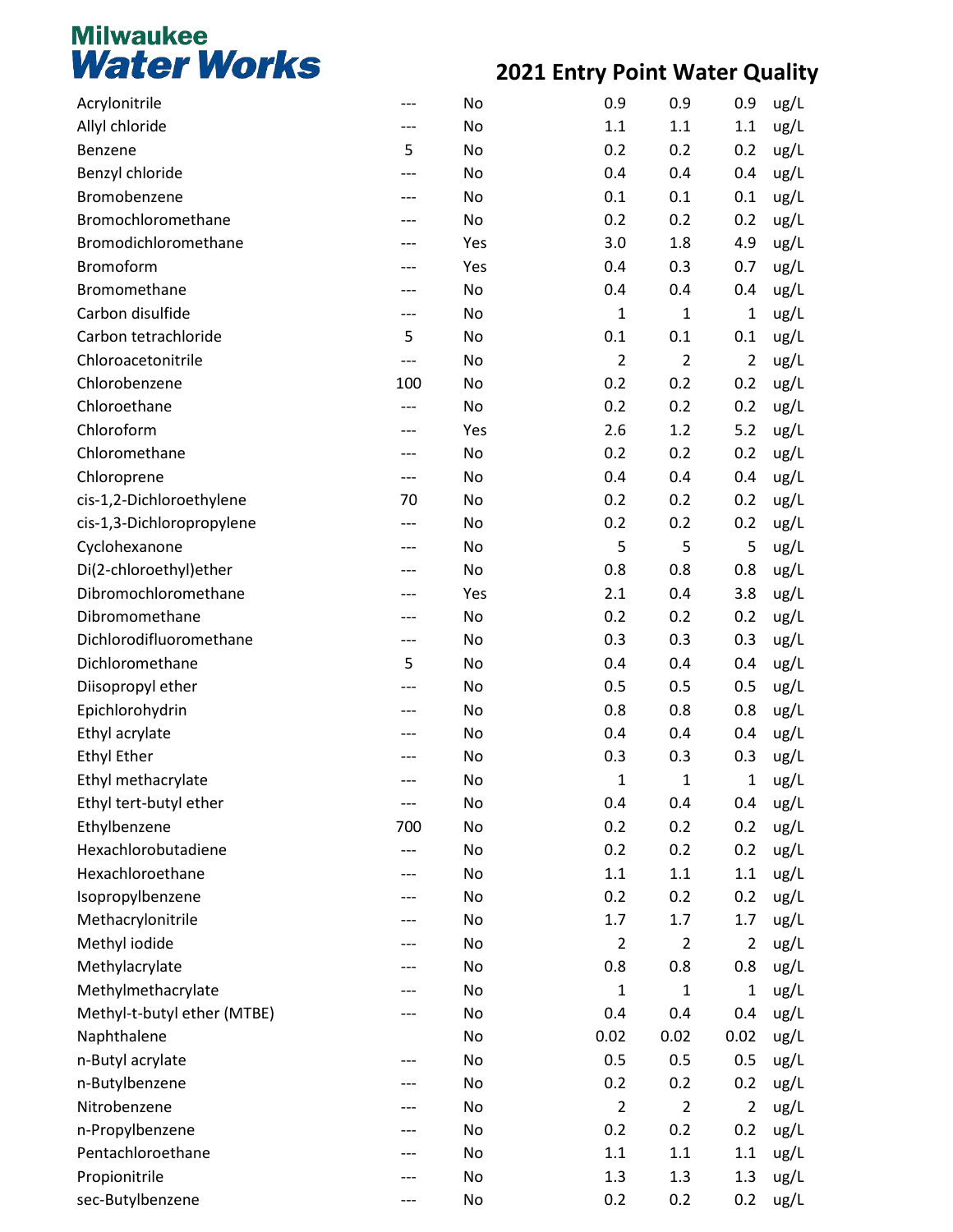| Styrene                           | 100   | No  | 0.2            | 0.2              | 0.2            | ug/L |
|-----------------------------------|-------|-----|----------------|------------------|----------------|------|
| tert-Amyl Methyl ether            | ---   | No  | 0.6            | 0.6              | 0.6            | ug/L |
| tert-Butyl alcohol                | ---   | No  | 0.6            | 0.6              | 0.6            | ug/L |
| tert-Butylbenzene                 | ---   | No  | 0.2            | 0.2              | 0.2            | ug/L |
| Tetrachloroethylene               | 5     | No  | 0.2            | 0.2              | 0.2            | ug/L |
| Tetrahydrofuran                   | ---   | No  | 1.4            | $1.4\,$          | 1.4            | ug/L |
| Toluene                           | 1000  | No  | 0.2            | 0.2              | 0.2            | ug/L |
| <b>Total Dichlorobenzene</b>      | ---   | No  | 0.1            | 0.1              | 0.1            | ug/L |
| trans-1,2-Dichloroethylene        | 100   | No  | 0.2            | 0.2              | 0.2            | ug/L |
| trans-1,3-Dichloropropylene       | ---   | No  | 0.2            | 0.2              | 0.2            | ug/L |
| trans-1,4-Dichloro-2-butylene     | ---   | No  | 1.4            | 1.4              | 1.4            | ug/L |
| Trichloroethylene                 | 5     | No  | 0.2            | 0.2              | 0.2            | ug/L |
| Trichlorofluoromethane            | ---   | No  | 0.2            | 0.2              | 0.2            | ug/L |
| <b>Total Trihalomethanes</b>      | 80    | Yes | 7.8            | $1.0\,$          | 14.6           | ug/L |
| Vinyl acetate                     | ---   | No  | $\overline{2}$ | $\overline{2}$   | $\overline{2}$ | ug/L |
| Vinyl chloride                    | 0.2   | No  | 0.2            | 0.2              | 0.2            | ug/L |
| Xylenes, Total                    | 10000 | No  | 0.1            | 0.1              | 0.1            | ug/L |
| <b>Brominated Diphenyl Ethers</b> |       |     |                |                  |                |      |
| BDE-1                             |       | No  | 6.41           | 6.41             | 6.41           | pg/L |
| <b>BDE-10</b>                     |       | No  | 0.282          | 0.282            | 0.282          | pg/L |
| <b>BDE-100</b>                    |       | No  | 0.955          | 0.955            | 0.955          | pg/L |
| <b>BDE-105</b>                    |       | No  | 2.88           | 2.88             | 2.88           | pg/L |
| <b>BDE-116</b>                    |       | No  | 3.76           | 3.76             | 3.76           | pg/L |
| BDE-119/120                       |       | No  | $\mathbf 0$    | $\boldsymbol{0}$ | $\pmb{0}$      | pg/L |
| <b>BDE-12</b>                     |       | No  | 0.188          | 0.188            | 0.188          | pg/L |
| <b>BDE-126</b>                    |       | No  | 1.46           | 1.46             | 1.46           | pg/L |
| BDE-128/154                       |       | No  | 0.659          | 0.659            | 0.659          | pg/L |
| <b>BDE-13</b>                     |       | No  | 0.176          | 0.176            | 0.176          | pg/L |
| <b>BDE-138</b>                    |       | No  | 1.07           | 1.07             | 1.07           | pg/L |
| <b>BDE-140</b>                    |       | No  | 0.701          | 0.701            | 0.701          | pg/L |
| <b>BDE-15</b>                     |       | No  | 0.233          | 0.233            | 0.233          | pg/L |
| <b>BDE-153</b>                    |       | No  | 1.22           | 1.22             | 1.22           | pg/L |
| <b>BDE-155</b>                    |       | No  | 0.346          | 0.346            | 0.346          | pg/L |
| <b>BDE-166</b>                    |       | No  | 1.88           | 1.88             | 1.88           | pg/L |
| <b>BDE-17</b>                     |       | No  | 0              | 0                | 0              | pg/L |
| BDE-181/177                       |       | No  | 1.96           | 1.96             | 1.96           | pg/L |
| BDE-183/176                       |       | No  | 3.1            | 3.1              | 3.1            | pg/L |
| BDE-190/171                       |       | No  | 1.89           | 1.89             | 1.89           | pg/L |
| BDE-2                             |       | No  | 4.11           | 4.11             | 4.11           | pg/L |
| BDE-203/200                       |       | No  | 5.5            | 5.5              | 5.5            | pg/L |
| <b>BDE-206</b>                    |       | No  | 8.85           | 8.85             | 8.85           | pg/L |
| <b>BDE-207</b>                    |       | No  | 5.67           | 5.67             | 5.67           | pg/L |
| <b>BDE-208</b>                    |       | No  | 4.62           | 4.62             | 4.62           | pg/L |
| <b>BDE-209</b>                    |       | No  | 190            | 190              | 190            | pg/L |
| <b>BDE-25</b>                     |       | No  | 0.234          | 0.234            | 0.234          | pg/L |
| BDE-28/33                         |       | No  | 0.996          | 0.996            | 0.996          | pg/L |
| BDE-3                             |       | No  | 3.64           | 3.64             | 3.64           | pg/L |
| <b>BDE-30</b>                     |       | No  | 0.205          | 0.205            | 0.205          | pg/L |